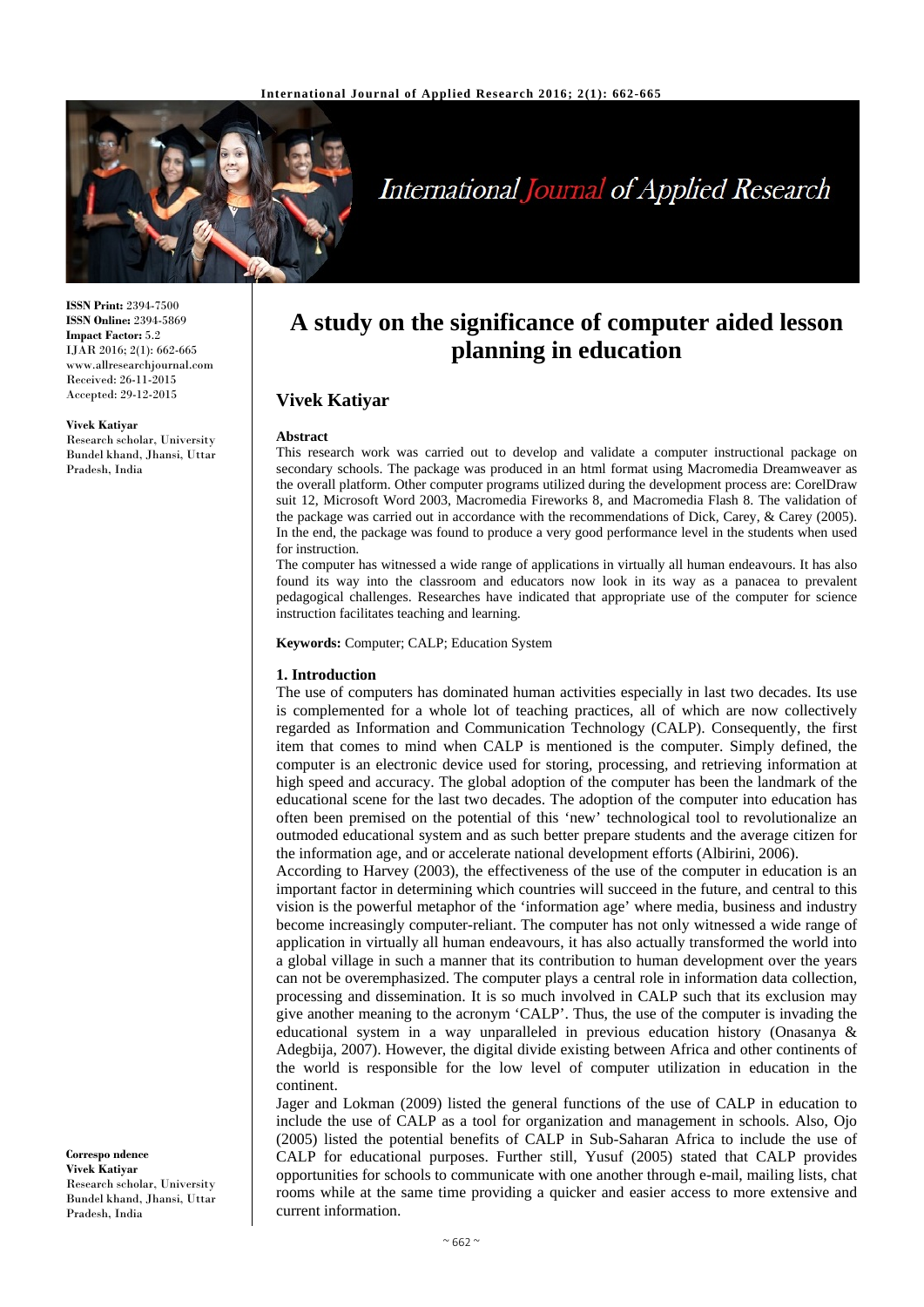Besides, it can also be used to do complex mathematical calculations. Yoshimura, Sagakami, Fujikami, and Newbold (2004) asserted that Computer Aided Lesson Planning (CALP) when used to complement the conventional teaching method, would encourage teaching and learning. They concluded by stating that teaching should be advantageously innovated by the use of the computer in association with practical experiment. According to them, CALP can be used to run beforehand learning for practical experiments in teaching and it has been found to be educationally effective. Efforts made so far by the government towards CALP development include the launching of the National Telecommunication Policy, development of a comprehensive science and technology policy, the development and launching of the National IT policy, the establishment of the National Information Technology Development Agency (NITDA).

Other efforts made are: the granting of license to mobile telephone network operators beginning with MTN, development of a ministerial initiative on e-education and the organisation of computer training for teachers across the country by Educational Trust Fund (ETF).

The Provision of an appropriate framework for the full integration of CALP into the education system of a developing nation. One would have expected education to be treated distinctively like the other sectors therein, so that there are clear cut policy statements to guide stakeholders. It is to be noted that the document does not give any emphasis on the development of indigenous software that are in tune with the educational needs of Indians, neither does it address issues of its incorporation into teacher training, classroom instruction and evaluation. The policy listed nine major strategies for realizing the objectives of applying IT in human resources development, one of which is 'making the use of IT mandatory at all levels of educational institutions through adequate financial provision for tools and resources'. While these noble strategies are applauded, the implication of the inadequacies in the document is that the National IT policy cannot adequately take care of the need of the Indian education system (Yusuf, 2005). Perhaps it would not be out of place to say that India is yet to actually have a national policy on the integrations of CALP into her education system'. This document was an approval in principle for eeducation project for the education system. It did not take the place of a national policy on CALP in education. The document listed the major objectives of e-education as follows: 1. To enhance access to quality education. 2. To improve the education delivery system. 3. To ensure optimal utilization of existing CALP resource. 4. To ensure a globally competitive education system, and 5. To reduce / eliminate social vices in the school system.

The document appraised e-education worldwide and made a case for the education system to adopt e-education. It however rationalized the need for e-education while at the same time highlighting the strategies for its adoption. The strategies proposed are: policy enactment, capacity building, advocacy, and curriculum review. It was reported that there was a considerable increase in the percentage of schools connected to the internet, and there was an increase in the percentage of teachers that feel confident on the use of the computer.

# **Purpose of the study**

The main purpose of the research was to transform the content of the secondary school curriculum into a computer software, and then package it into a CD-ROM which could be used for teaching and learning at that level. The package has been termed Computer Aided Lesson Planning (CALP). Validation of the software was done to ensure its suitability and effectiveness in enhancing the teaching and students' learning of computer. Specifically, this study sought to find out: 1. whether the subject matter content of the developed Computer Aided Lesson Planning (CALP) sufficiently covered the required areas of teaching in appropriate and sequential manner. 2. whether the design and development of the CALP conformed with acceptable standards of educational technology. 3. the performance level of students in when taught using the CALP.

# **Methodology**

This study is based on the theoretical foundations of instructional design as provided by the Dick *et al.* model (2005), and the social constructivist learning theory. Both approaches represent a range of diverse interests and methods but also general assumptions about learning designs (Richards, 2005).

An important branch of cognitive psychology that impacts very much on the Dick *et al.* model which was adapted for this study is constructivism. According to the trio, constructivism has had a major impact on the thinking of many instructional designers. A central point in constructivism is that learning is always a unique product "constructed" as each individual learner combines new information with existing knowledge and experiences. Individuals have learned when they have constructed new interpretations of the social, cultural, physical and intellectual environments in which they live. A primary role of the teacher therefore is to create appropriate learning environments in which students' learning experiences are authentic representations of real practices in applied settings (Dick *et al.* 2005).

Bearing in mind the basic principles of constructivism, attempt has been made in this study to create appropriate learning experiences for the students through the CALP that has been produced. In other words, the interactive property of the CALP, coupled with the simulations provided in it were aimed at providing learning experiences that would enhance memory retention and improve students' performance in examinations.

# **Consultant (Expert) validation:**

The original copy of the instructional package CALP was given to two computer experts, and two educational technology experts all of whom were purposively selected, to go through for their appraisal and criticism. Their responses were qualitatively analysed and necessary corrections as recommended by them were taken into consideration in producing the final version of the instructional package.

# **One-to-one validation:**

This validation was carried out to provide the researchers with a first hand glimpse of the feasibility of using the CALP for instruction. Five randomly selected Senior Secondary School II (SII) science students formed the subjects for this stage of validation. The subjects were guided to navigate through the entire package, after which they were taught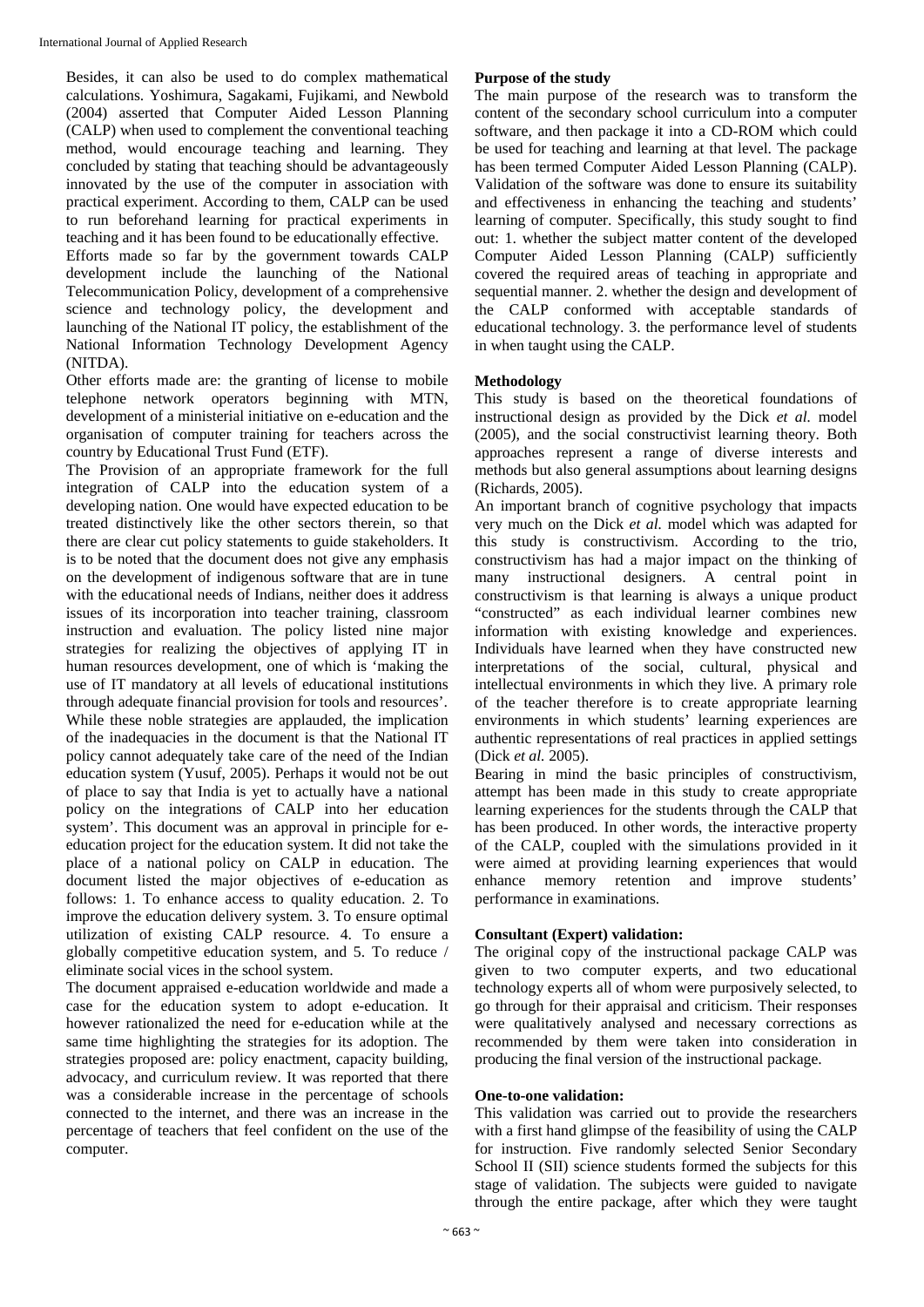selected sub-topics using the CALP. The entire process was carried out during a double class period which lasted one hour, forty minutes. The researchers looked out for evaluation criteria such as sentence complexity; illustrations and demonstrations, how easy or difficult the students learned using the CALP, how satisfied the students were and the ease with which they operated the software program. An oral interview was conducted for the students at the end of this stage using Students' Interview protocol. A report of the outcome of the one-to-one trial validation was made through the researchers' observations and the oral interview that was conducted at the end of the trial. Conspicuous pitfalls in the CALP, as revealed by this stage of validation were addressed by revising the CALP, in accordance with the researchers' report from the one-to-one trial. For instance, the software and hardware requirements for operating the package were made the first page of the package.

# **Small group validation:**

This stage of validation was aimed at determining the effectiveness of the changes made to the CALP after the preceding one-to-one validation. The school was purposively selected based on the fact that the facilities for which the study could be carried out were available there. The permission of the principal was sought to conduct the study. Ten (10) randomly selected Senior Secondary School II (SSII) science students participated in this stage, which was conducted in the school's computer room. The students were guided to navigate through the entire package, after which they were taught the same selected sub-topics as in the oneto-one validation stage, with CALP as the instructional tool. The instruction was done over a period of two hours but there was a ten minutes break at the end of the first one hour. The researchers took note of problems encountered during the lesson, as well as the impact the CALP made during and after the instruction.

After the instruction, Students' Response was administered to the students who were to respond in writing. The questionnaire was retrieved from them immediately they finished with it. The qualitative data obtained from the students was critically analysed. Percentage was used to analyse the quantitative data obtained from the students in their responses.

# **Expert validation**

Two categories of experts were involved in the validation of the CALP. They were: computer, and educational technology experts. Validation by computer experts was based on the following criteria: typography, legibility, navigation, interface, simulations, functionality, packaging and durability. Two computer experts were involved and they were of the opinion that the typography of the instructional package was good enough. They recommended that some of the font sizes should be increased but also noted that the legibility of the content of the package was good. They also stated that the navigation was good. While one of the experts emphasized that the overall interface of the design was very good, the second expert stated that it was user friendly.

They both claimed that the simulations were good, and that the links worked well in terms of functionality. The packaging was judged to be excellent by one of the experts, while the other said it was good. They also both emphasized that the package was durable considering the storage media that was used.

Validation by educational technology experts was based on the following criteria: simplicity, unity among illustrations, emphasis on key concepts, colour use, and text. Written responses and verbal contributions were obtained from the two experts. The two of them stated that the concept of teaching has been very well simplified even though one of them suggested the inclusion of audio explanations in some cases to further enhance individualistic learning. They both expressed that there was unity among the illustrations. However, while one of the experts believed that key concepts were sufficiently brought to the fore with simulations of the movement of ions within the electrolytes, the other expert recommended more emphasis on key concepts. Furthermore, one of them agreed that the colour use was appropriate while the other suggested a change in some of the background colours.

One of the experts also said that appropriate texts were used, while the other recommended that the font size of some texts should be increased. In an overall judgement on the package, one of the experts stated that it was an innovative development in the design and validation of instructional packages. The other expert stated that the package could enhance learning especially if the little details he had expressed concern about were appropriately implemented. On the basis of the comments and suggestions of the experts, some text fonts were increased, while some background colours were also changed. During the review of the package after expert validation, some text fonts were increased, and some background colours were changed as recommended by the experts.

# **Conclusion**

The results obtained from the analyses of the data gathered in this research indicated that the content of the Computer Aided Lesson Planning (CALP) as developed covered the aspect of the secondary school adequately and that it was also sequentially arranged. The result further showed that the package conformed with acceptable standards of educational technology.

Besides, the performance level of students when taught using CALP was very good. It is hoped that the utilization of this package for instruction in our secondary schools will enhance the understanding of the topic, and hence improve students' performance in their Senior School Certificate Examination. Based on the findings of this research work, it is recommended that computer instructional packages such as the CALP should be produced for all the other topics in the secondary school curriculum, especially the difficult ones. This could be cooperatively done by teachers, researchers, students, or educational technologists.

# **References**

- 1. Ahiakwo JM. Topic difficulties in chemistry. An M. Ed thesis submitted to the Department of Teacher Education. 2004.
- 2. Albirini A. Cultural perceptions: The missing element in the implementation of CALP in developing countries. 2006.
- 3. Bojuwoye O. Crisis in science classroom, poor enrolment of secondary school students in science subjects and its implications for science teachers. 2005.
- 4. Dick W, Carey L, Carey JO. The systematic design of instruction. Pearson, New York. 2005.